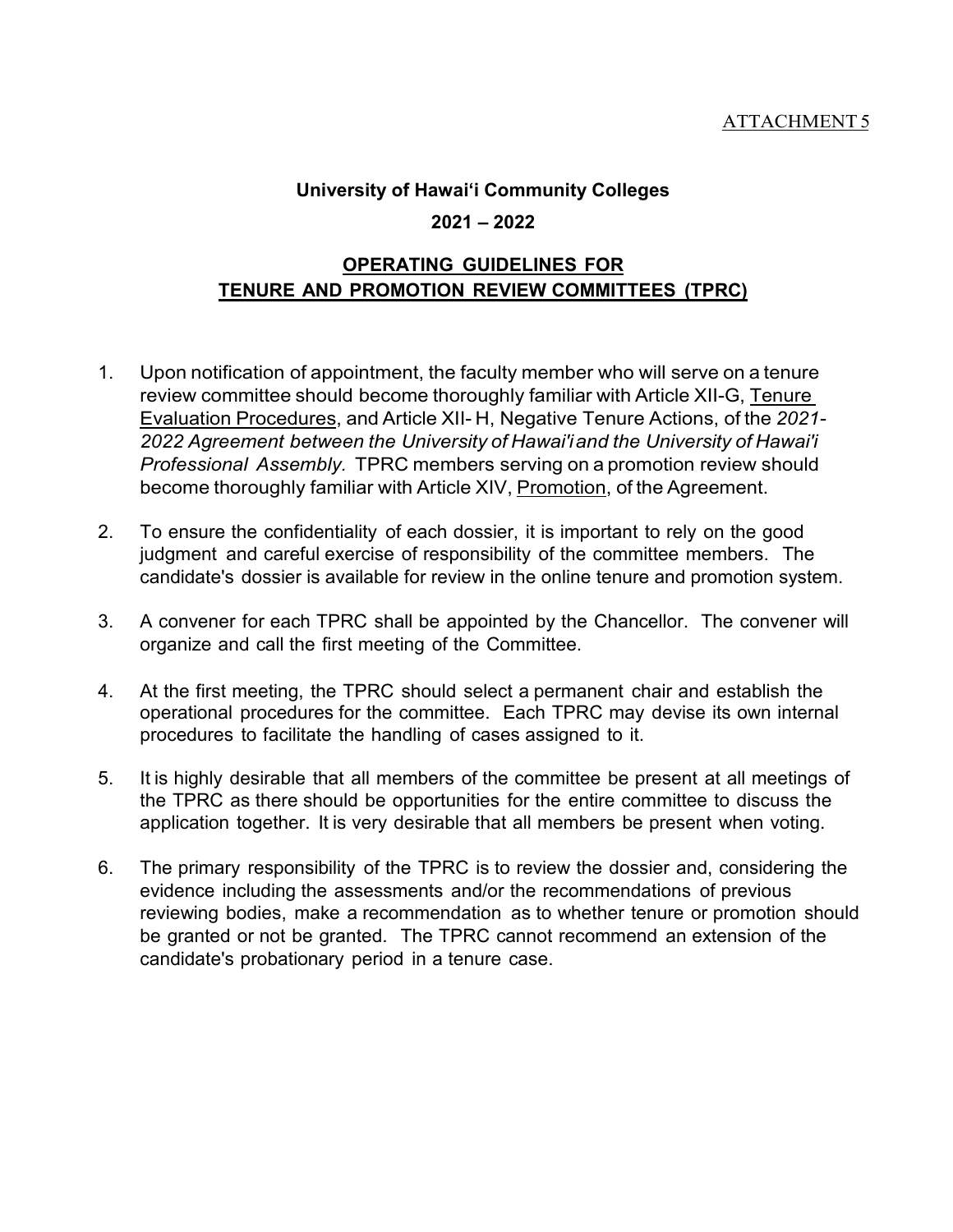7. TPRC members should keep in mind the specific provision of the collective bargaining agreement (Article XII, G.2.j.) which deals with TPRC operations, which states:

*In order toprotect and enhance the integrity of thefaculty participation in thisprocess, the DPC, DC, and TPRC shall proceed with the utmost discretion and in a confidential manner. The voting shall be done by secret ballot. The applicant shall not attempt to influence or communicate with the committees or their members. Faculty Members participating in all Personnel Committees have the responsibility for avoiding conflicts of roles by recusing themselves from the process when such conflicts exist. (Emphasis added)*

- 8. In order to retain individual anonymity, committee discussions or statements by members should not be ascribed to individuals in the minutes or voting record of the meeting. Also, after the vote is taken, *informal* inquiries on how each member voted should not be made. To do so would defeat the purpose of the *secret ballot.*
- 9. No abstention votes are allowed.
- 10. In evaluating the application, the TPRC should base their decision on the expectations of faculty as described in the faculty classification document. The evidence provided should be multi-dimensional, that is, the evidence should include student assessments, peer assessments, student achievement, assessment of student learning outcomes, the applicant's own self-assessment, and prior evaluations and suggestions for improvement. In considering the assessment information, including assessment of learning outcomes, the emphasis should be on the applicant's use of the assessment results to improve their teaching and student learning outcomes, and their contribution to the broader college's improvement in student success. The expectation is that faculty are engaged in continuous improvement for themselves and their institution. There is no pre-defined quantitative expectation in assessment results at the individual student or individual class level.
- 11. The TPRC must carefully review the criteria applicable to each case to which it has been assigned, and make an independent recommendation based on these criteria and the information considered. In evaluating prior assessments of the application, the TPRC should consider whether or not the criteria have been addressed and the conclusions have an evidentiary basis. Special attention is required in those cases where the applicant at Rank C2 is being evaluated for tenure and promotion. If awarded tenure, they are also promoted to C3. These individuals must therefore meet the criteria for tenure at C3.